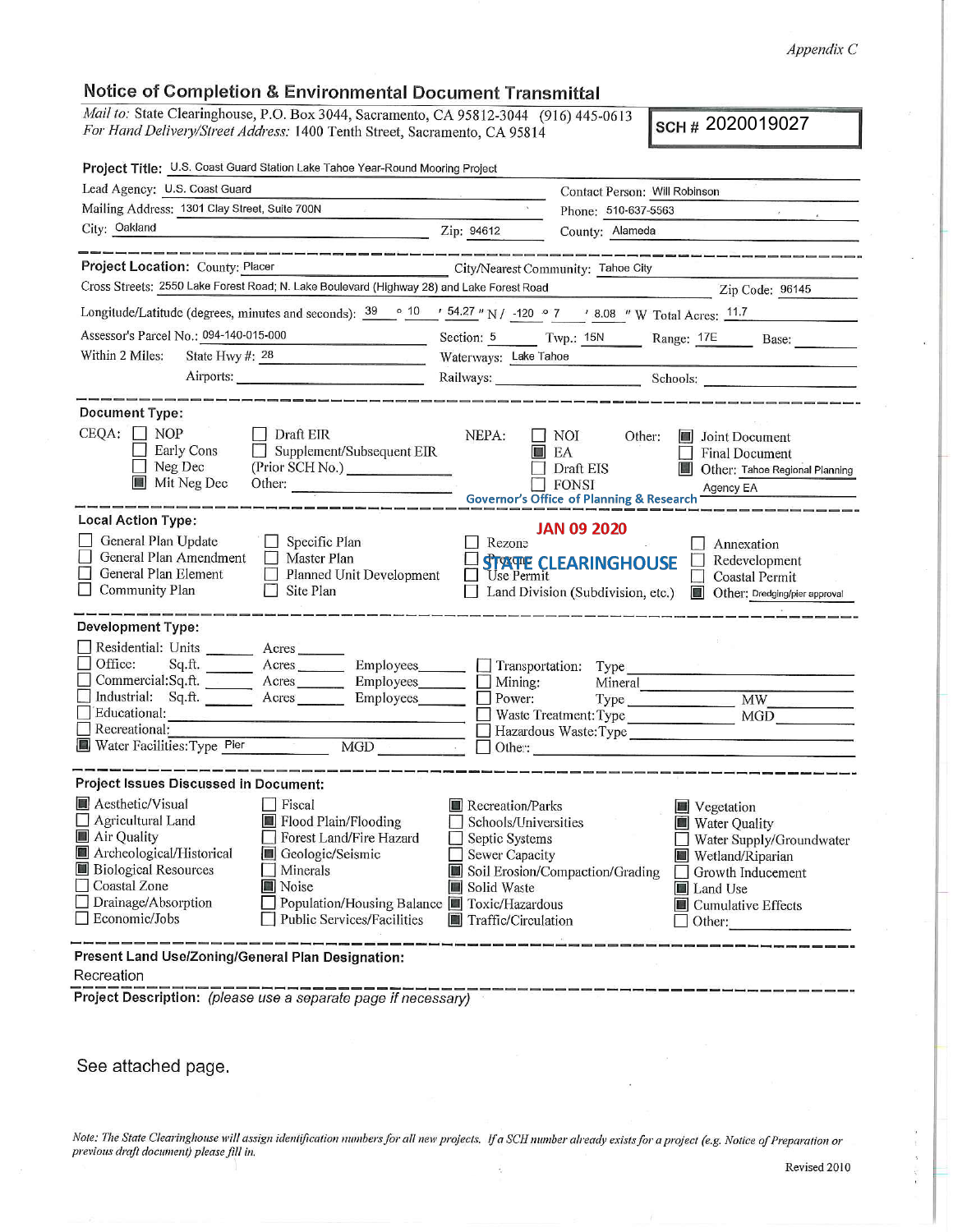# **Reviewing Agencies Checklist**

| Lead Agencies may recommend State Clearinghouse distribution by marking agencies below with and "X".<br>If you have already sent your document to the agency please denote that with an "S". |                                                                                                                                                                                                                               |  |  |
|----------------------------------------------------------------------------------------------------------------------------------------------------------------------------------------------|-------------------------------------------------------------------------------------------------------------------------------------------------------------------------------------------------------------------------------|--|--|
| Air Resources Board                                                                                                                                                                          | Office of Historic Preservation<br>X <sub>1</sub>                                                                                                                                                                             |  |  |
| Boating & Waterways, Department of<br>X                                                                                                                                                      | Office of Public School Construction                                                                                                                                                                                          |  |  |
| California Emergency Management Agency                                                                                                                                                       | Parks & Recreation, Department of                                                                                                                                                                                             |  |  |
| California Highway Patrol                                                                                                                                                                    | Pesticide Regulation, Department of                                                                                                                                                                                           |  |  |
| Caltrans District #                                                                                                                                                                          | Public Utilities Commission                                                                                                                                                                                                   |  |  |
| Caltrans Division of Aeronautics                                                                                                                                                             | Regional WQCB # 6                                                                                                                                                                                                             |  |  |
| <b>Caltrans Planning</b>                                                                                                                                                                     | Resources Agency                                                                                                                                                                                                              |  |  |
| Central Valley Flood Protection Board                                                                                                                                                        | Resources Recycling and Recovery, Department of                                                                                                                                                                               |  |  |
| Coachella Valley Mtns. Conservancy                                                                                                                                                           | S.F. Bay Conservation & Development Comm.                                                                                                                                                                                     |  |  |
| <b>Coastal Commission</b>                                                                                                                                                                    | San Gabriel & Lower L.A. Rivers & Mtns. Conservancy                                                                                                                                                                           |  |  |
| Colorado River Board                                                                                                                                                                         | San Joaquin River Conservancy                                                                                                                                                                                                 |  |  |
| Conservation, Department of                                                                                                                                                                  | Santa Monica Mtns. Conservancy                                                                                                                                                                                                |  |  |
| Corrections, Department of                                                                                                                                                                   | <b>State Lands Commission</b><br>S                                                                                                                                                                                            |  |  |
| Delta Protection Commission                                                                                                                                                                  | <b>SWRCB: Clean Water Grants</b>                                                                                                                                                                                              |  |  |
| Education, Department of                                                                                                                                                                     | <b>SWRCB: Water Quality</b>                                                                                                                                                                                                   |  |  |
| <b>Energy Commission</b>                                                                                                                                                                     | <b>SWRCB: Water Rights</b>                                                                                                                                                                                                    |  |  |
| Fish & Game Region # 2<br>S <sub>3</sub>                                                                                                                                                     | Tahoe Regional Planning Agency                                                                                                                                                                                                |  |  |
| Food & Agriculture, Department of                                                                                                                                                            | Toxic Substances Control, Department of                                                                                                                                                                                       |  |  |
| Forestry and Fire Protection, Department of                                                                                                                                                  | Water Resources, Department of                                                                                                                                                                                                |  |  |
| General Services, Department of                                                                                                                                                              |                                                                                                                                                                                                                               |  |  |
| Health Services, Department of                                                                                                                                                               |                                                                                                                                                                                                                               |  |  |
| Housing & Community Development                                                                                                                                                              | Other:                                                                                                                                                                                                                        |  |  |
| Native American Heritage Commission<br>X                                                                                                                                                     |                                                                                                                                                                                                                               |  |  |
| Local Public Review Period (to be filled in by lead agency)<br>Starting Date January 10, 2020                                                                                                | Ending Date February 10, 2020                                                                                                                                                                                                 |  |  |
| Lead Agency (Complete if applicable):                                                                                                                                                        |                                                                                                                                                                                                                               |  |  |
| Consulting Firm: AECOM                                                                                                                                                                       | Applicant:                                                                                                                                                                                                                    |  |  |
| Address: 300 Lakeside Drive, Suite 400                                                                                                                                                       | Address:                                                                                                                                                                                                                      |  |  |
| City/State/Zip: Oakland, CA 94612                                                                                                                                                            | City/State/Zip: experience of the control of the control of the control of the control of the control of the control of the control of the control of the control of the control of the control of the control of the control |  |  |
| Contact: Kelly Bayer                                                                                                                                                                         | Phone:                                                                                                                                                                                                                        |  |  |
| Phone: (415) 893-3600                                                                                                                                                                        |                                                                                                                                                                                                                               |  |  |
|                                                                                                                                                                                              |                                                                                                                                                                                                                               |  |  |
| <b>Signature of Lead Agency Representative:</b>                                                                                                                                              | Date: 3 JAN 202                                                                                                                                                                                                               |  |  |

Authority cited: Section 21083, Public Resources Code. Reference: Section 21161, Public Resources Code.